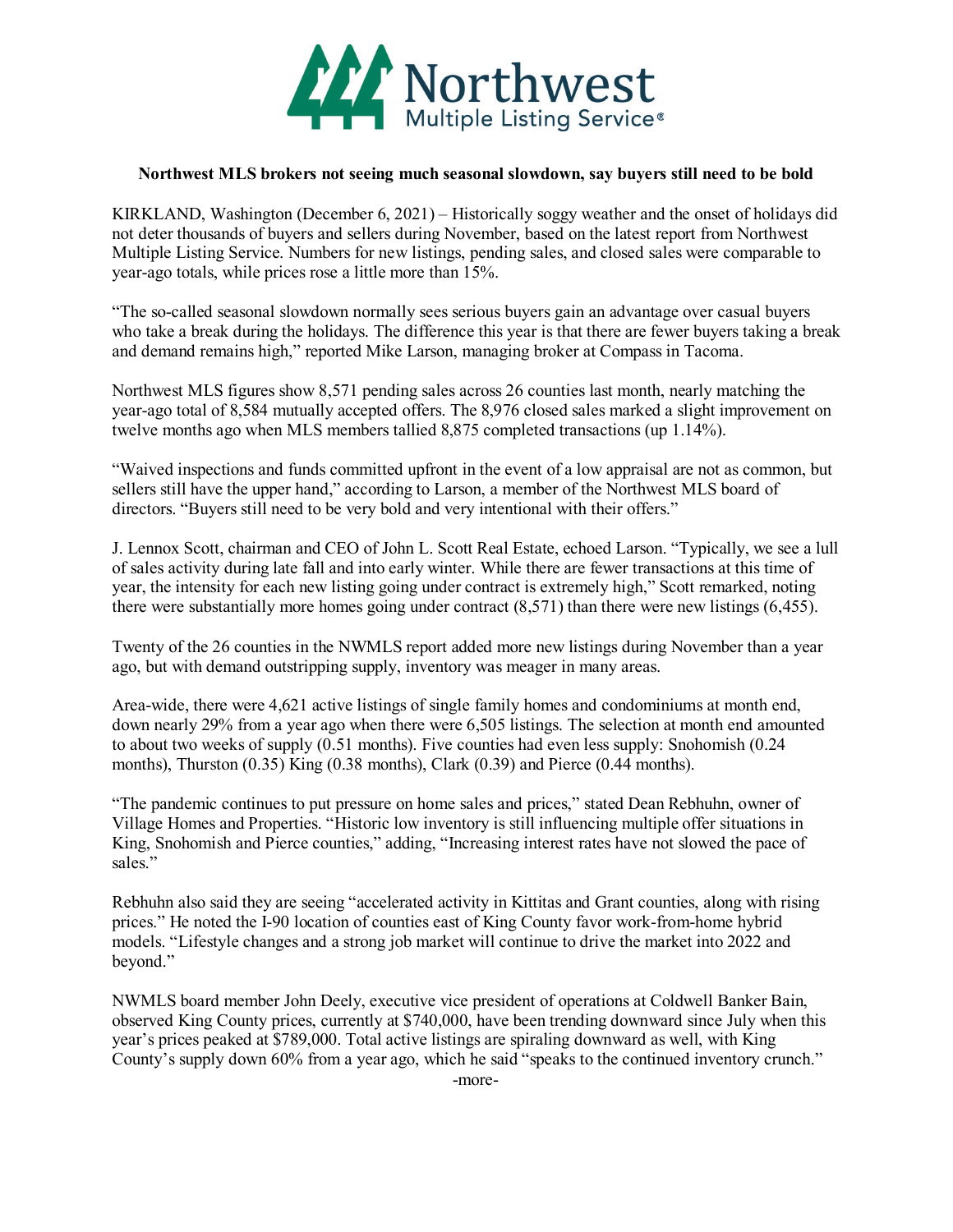"To put this into further perspective, King County had only 1,149 active listings at the end of November – the lowest inventory I can remember – and a 90% decrease since November 2010 when there were 11,867 active listings," Deely commented, adding, "This is hampering existing sellers from moving up. Baby boomers find themselves in large homes and not needing the space, but they are hesitant to sell without a place to go should they want to stay in the region."

On a brighter note, Deely said new financing options are expected to develop during 2022. He mentioned the "modern bridge loan," which would give homeowners the ability to sell their current residence *after* they've found and purchased their new home.

Veteran broker Gary O'Leyar, owner of Berkshire Hathaway HomeService Signature Properties, said every year has its own market dynamics, but with seasonal similarities most years. For example, he noted within the Seattle map areas in the MLS report, "extreme appreciation has leveled off." The Northwest MLS report shows prices within Seattle are essentially the same as a year ago: \$765,000 for November's closed sales, compared to the year ago figure of \$760,000. Elsewhere, for example, for the Eastside and Southeast King County map areas, prices jumped more than 26% from a year ago.

O'Leyar also noted, "Given what has been the extreme shortage of inventory in the Seattle market, there is currently a seasonal market opportunity for Seattle urban shoppers for condominiums and townhomes." His recent search for townhomes (usually classified in the MLS database as a single family dwelling) uncovered a surprising number of such listings in some Seattle neighborhoods. "Tis the season could ring true for those seeking this type of urban dwelling," he commented.

Brokers in Kitsap County described the market there as "fast moving" with buyers vying for the limited inventory (slightly more than two weeks of supply).

"Homes are coming off the market faster than they are coming on. We have, however, seen a decrease in the number of multiple offers on new listings, and we continue to see steady open house traffic," said Frank Wilson, Kitsap regional manager and branch managing broker at John L. Scott Real Estate. "With this fast-paced market, if a seller puts their home on the market in early December when there are fewer listings but still a lot of buyers, it could likely be off the market by Christmas."

Another broker in Kitsap County, Frank Leach, broker/owner of RE/MAX Platinum Services and a board member at Northwest MLS, agreed the market has tempered somewhat. "We've had a 2.45% increase in active listings, a nearly 3% increase in pending sales, and almost a 6% increase in closed sales compared to a year ago." Also, he noted, "We have seen an increase in contingent sales."

Commenting on the supply of homes in Kitsap County, Leach said builders and developers are scrambling to bring on new inventory in all sectors. He described the current inventory, with only 0.57 months of supply, as "drastically low and fueling the increase in median prices." NWMLS figures show prices are up 13.9%. Even so, Leach described Kitsap County as "still a great value and a magnet for surrounding communities with loads of infrastructure improvements and companies moving into the area." MLS figures show the median price in Kitsap County, at \$500,000, is about two-thirds of the median price in King County (\$740,000).

Looking at other areas, James Young, director of the Washington Center for Real Estate Research at the University of Washington, believes "the normal seasonal effects have taken hold," but pointed to Skagit and Whatcom counties, and other areas along the I-5 corridor as areas where the "main price action" is still occurring.

"The return to these suburban areas seems to continue unabated as first-time buyers seek value and those seeking a more relaxed lifestyle are taking advantage of low interest rates," said Young. He singled out Skagit and Whatcom counties for their large price increases, at 21.2% and 26.5%, respectively. "This may be in part due to the border reopening and possible pent-up demand from Canadian buyers."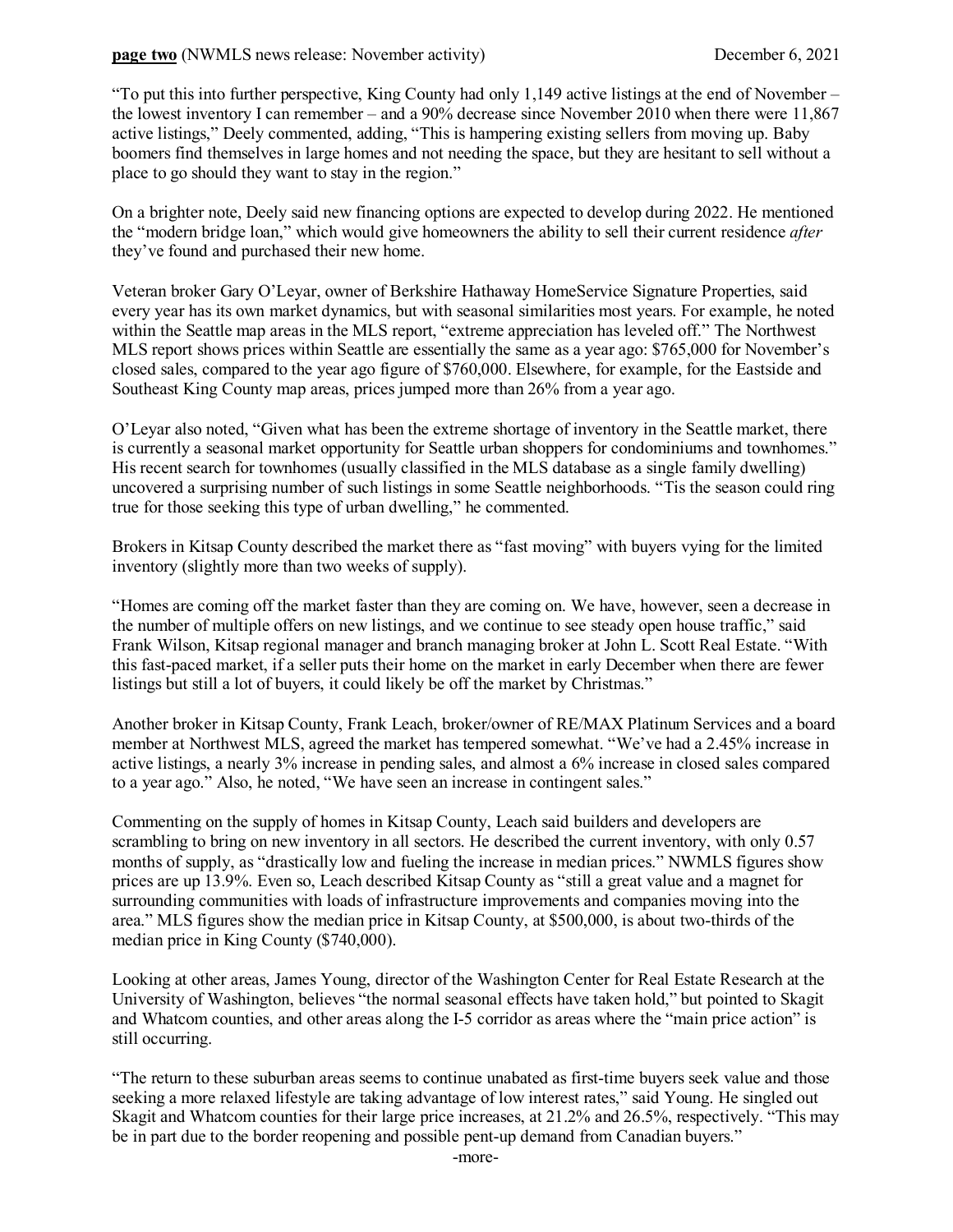Area-wide, the November numbers were "pretty much what was expected with the market starting to slow as we move into the winter," stated Matthew Gardner, chief economist at Windermere Real Estate.

Gardner commented on recent adjustments in Federal Housing Finance Agency (FHFA) limits for conforming loans (mortgages backed by Fannie Mae or Freddie Mac), which included a record 18% jump in most markets, but also an increase from \$776,250 to \$891,250 in the higher-cost tri-county area encompassing King, Pierce and Snohomish counties. "I anticipate this will be a further boost to more expensive markets."

Looking ahead to 2022, Gardner expects the pace of appreciation "to slow significantly" from levels seen this year. "In fact, I predict single family prices will increase by around 8% in King and Snohomish counties, and by almost 11% in Pierce County. Although still well above the long-term averages, affordability issues and modestly rising interest rates will take some of the steam out of the market in 2022," he added.

Northwest Multiple Listing Service is a not-for-profit, member-owned organization that facilitates cooperation among its member real estate firms. With more than 2,500 member firm offices and 32,000 brokers across Washington state, NWMLS [\(www.nwmls.com\)](http://www.nwmls.com/) is the largest full-service MLS in the Northwest. Based in Kirkland, Washington, its service area spans 26 counties, and it operates 21 local service centers.

###

**Next page**: statistical charts